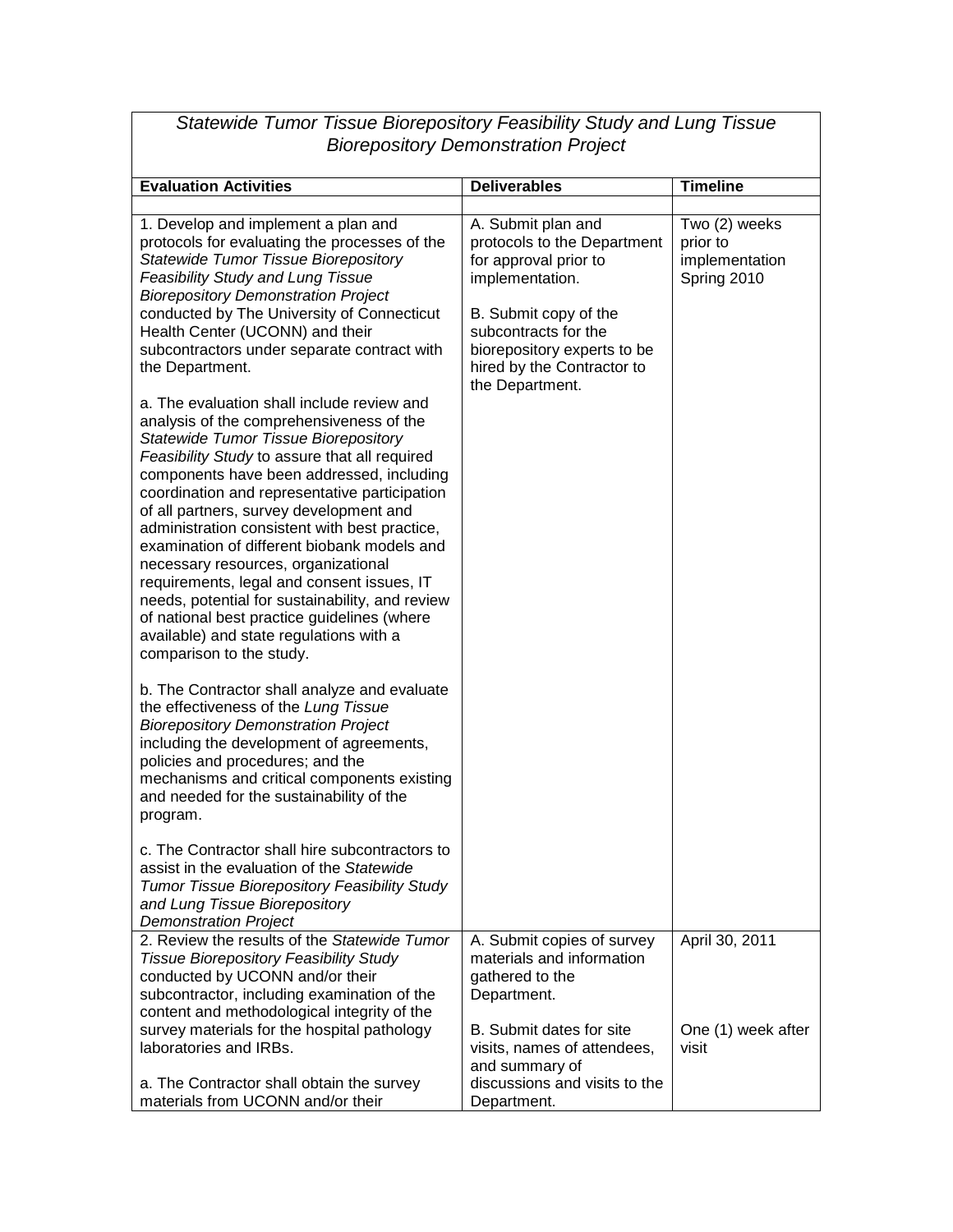| subcontractors.                                                                                   | C. Submit final report to the                | September 30,      |
|---------------------------------------------------------------------------------------------------|----------------------------------------------|--------------------|
| b. The review shall include analysis of the                                                       | Department.                                  | 2011               |
| survey purpose and research questions,<br>survey instrument, sampling frame and                   |                                              |                    |
| sampling strategies, response rate and                                                            |                                              |                    |
| representativeness of the response group,                                                         |                                              |                    |
| analysis techniques, and reporting.                                                               |                                              |                    |
| c. The Contractor shall collect and review                                                        |                                              |                    |
| information regarding the components of the<br>study performed by UCONN and/or their              |                                              |                    |
| subcontractors, including examination of                                                          |                                              |                    |
| survey results, different biobank models and<br>associated resources and requirements,            |                                              |                    |
| potential for sustainability, and review of                                                       |                                              |                    |
| national best practice guidelines (where<br>available) and state regulations with a               |                                              |                    |
| comparison to the study. The development                                                          |                                              |                    |
| and implementation of the feasibility study                                                       |                                              |                    |
| including coordination with study partners,<br>participation by laboratories, utilization of      |                                              |                    |
| advisors and reviewers and compliance with                                                        |                                              |                    |
| confidentiality protocols will also be<br>evaluated. The resulting design and                     |                                              |                    |
| protocols for the Demonstration Projects will                                                     |                                              |                    |
| be reviewed for completeness.                                                                     |                                              |                    |
| d. The Contractor shall assess the overall                                                        |                                              |                    |
| success of the feasibility study.                                                                 |                                              |                    |
| e. The Contractor shall conduct one site visit                                                    |                                              |                    |
| to UCONN and/or their subcontractor for the<br>purpose of completing the evaluation.              |                                              |                    |
|                                                                                                   |                                              |                    |
| f. Submit findings of review and analysis in a<br>written final report to DPH, with a copy to the |                                              |                    |
| <b>Connecticut Tumor Registry.</b>                                                                |                                              |                    |
| 3. Analyze and evaluate the effectiveness of                                                      | A. Submit copies of                          | April 30, 2011     |
| the Lung Tissue Biorepository Demonstration<br>Project.                                           | materials and information<br>gathered to the |                    |
|                                                                                                   | Department.                                  |                    |
| a. The Contractor shall collect information on<br>the development of the demonstration project    | B. Submit date of site visit,                | One (1) week after |
| from UCONN, including agreements or                                                               | names of attendees, and                      | visit              |
| memoranda of understanding developed by                                                           | summary of discussions                       |                    |
| stakeholders, policies and procedures for the<br>project, budget, and sustainability of project,  | and visit to the Department.                 |                    |
| review of national best practice guidelines,                                                      | C. Submit final report to the                | September 30,      |
| where available, with a comparison to the<br>study, and the development and                       | Department.                                  | 2011               |
| implementation of the study plan. The                                                             |                                              |                    |
| Contractor shall assess the overall<br>anticipated success of the study.                          |                                              |                    |
|                                                                                                   |                                              |                    |
|                                                                                                   |                                              |                    |